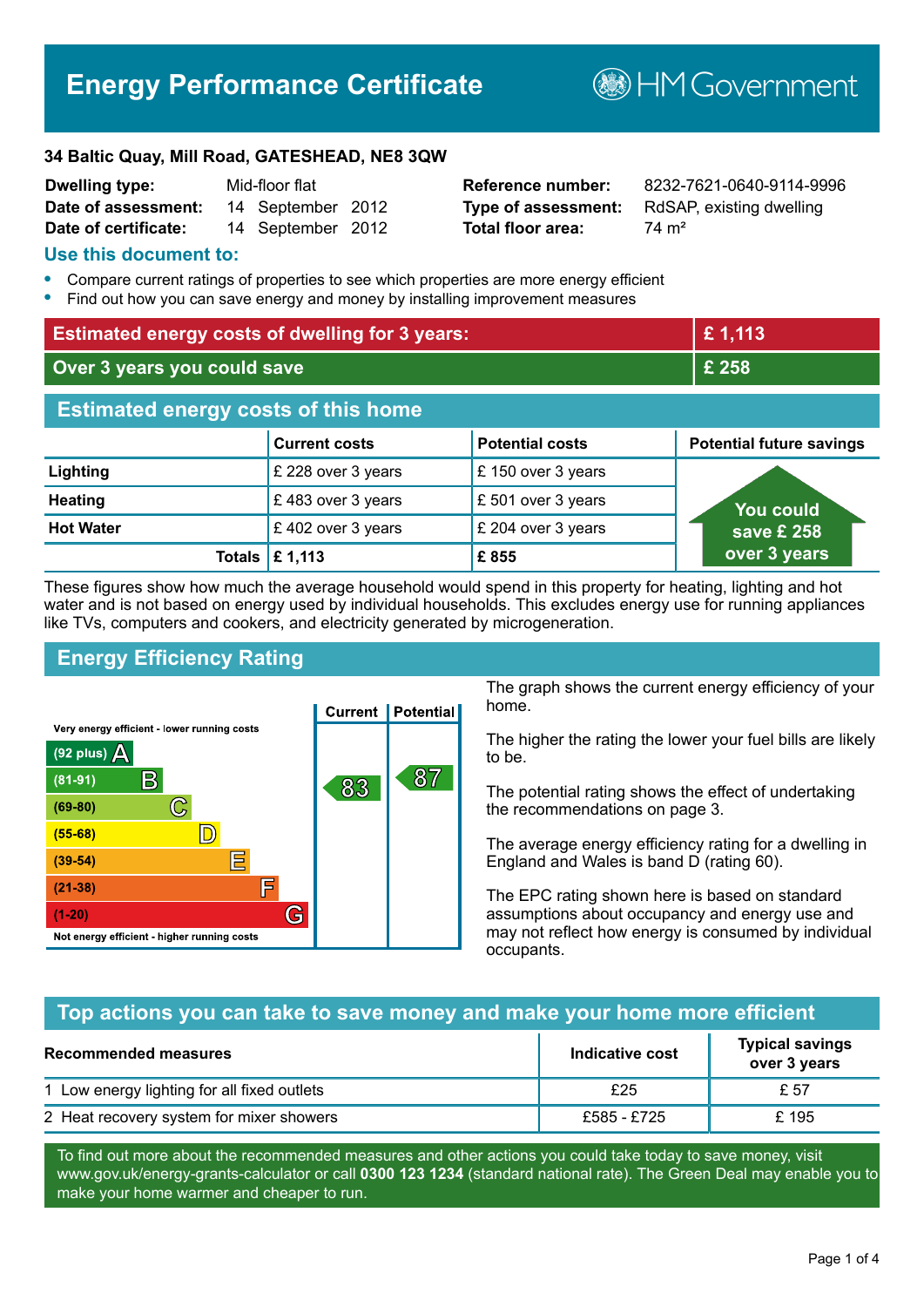**Energy Performance Certificate**

## **Summary of this home's energy performance related features**

| <b>Element</b>        | <b>Description</b>                          | <b>Energy Efficiency</b> |
|-----------------------|---------------------------------------------|--------------------------|
| Walls                 | System built, as built, insulated (assumed) | ★★★★☆                    |
| Roof                  | (another dwelling above)                    |                          |
| Floor                 | (other premises below)                      |                          |
| Windows               | Fully double glazed                         | ★★★★☆                    |
| Main heating          | Electric storage heaters                    | ★★★☆☆                    |
| Main heating controls | Automatic charge control                    | ★★★☆☆                    |
| Secondary heating     | Portable electric heaters (assumed)         |                          |
| Hot water             | Electric immersion, off-peak                | ★★★☆☆                    |
| Lighting              | Low energy lighting in 50% of fixed outlets | ★★★★☆                    |

Current primary energy use per square metre of floor area: 172 kWh/m² per year

The assessment does not take into consideration the physical condition of any element. 'Assumed' means that the insulation could not be inspected and an assumption has been made in the methodology based on age and type of construction.

#### **Low and zero carbon energy sources**

Low and zero carbon energy sources are sources of energy that release either very little or no carbon dioxide into the atmosphere when they are used. Installing these sources may help reduce energy bills as well as cutting carbon. There are none provided for this home.

## **Your home's heat demand**

For most homes, the vast majority of energy costs derive from heating the home. Where applicable, this table shows the energy that could be saved in this property by insulating the loft and walls, based on typical energy use (shown within brackets as it is a reduction in energy use).

| <b>Heat demand</b>           | <b>Existing dwelling</b> | Impact of loft<br>insulation | Impact of cavity<br>wall insulation | Impact of solid<br>wall insulation |
|------------------------------|--------------------------|------------------------------|-------------------------------------|------------------------------------|
| Space heating (kWh per year) | .853                     | N/A                          | N/A                                 | N/A                                |
| Water heating (kWh per year) | l.936                    |                              |                                     |                                    |

You could receive Renewable Heat Incentive (RHI) payments and help reduce carbon emissions by replacing your existing heating system with one that generates renewable heat, subject to meeting minimum energy efficiency requirements. The estimated energy required for space and water heating will form the basis of the payments. For more information, search for the domestic RHI on the www.gov.uk website.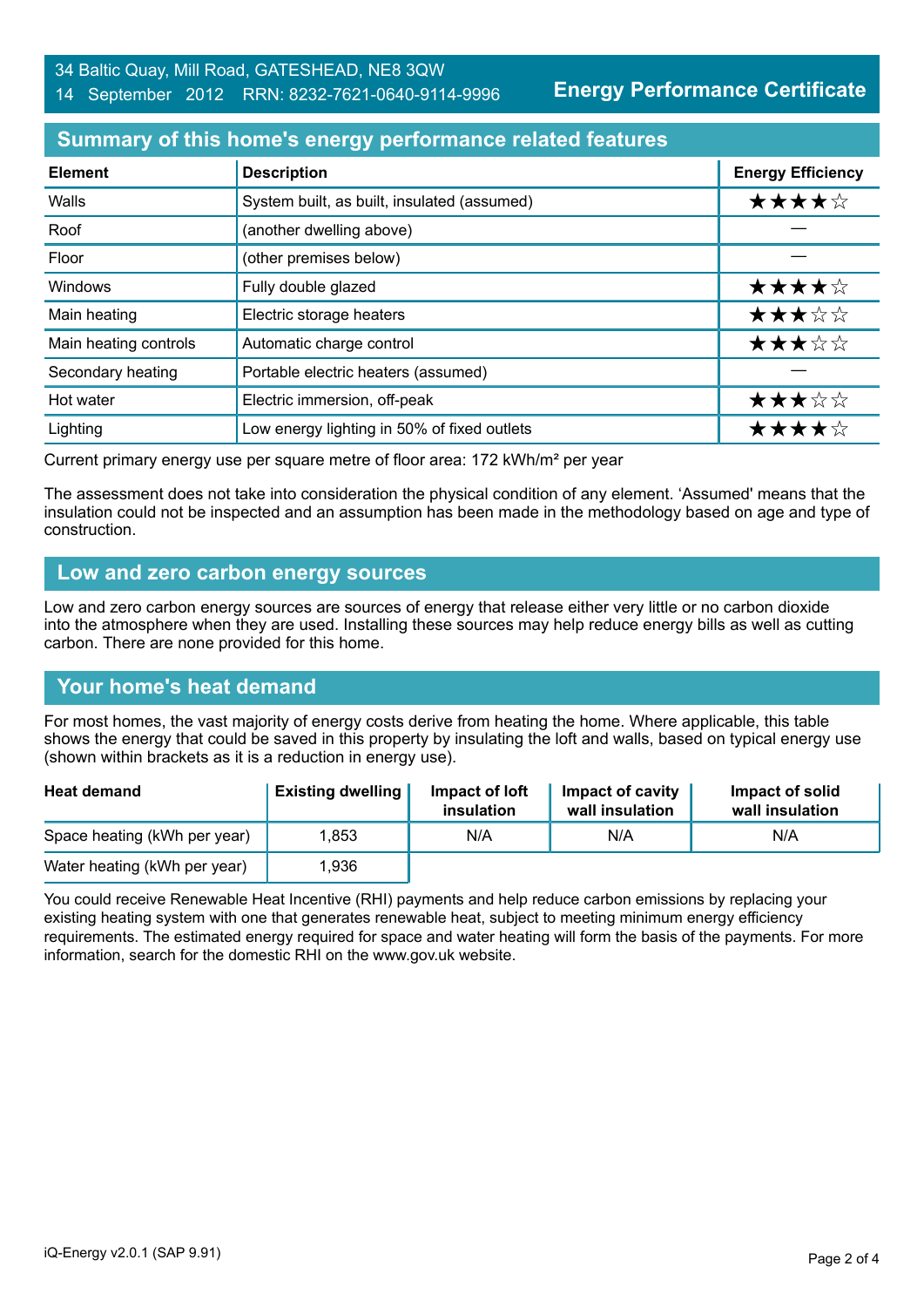#### 34 Baltic Quay, Mill Road, GATESHEAD, NE8 3QW 14 September 2012 RRN: 8232-7621-0640-9114-9996

### **Recommendations**

The measures below will improve the energy performance of your dwelling. The performance ratings after improvements listed below are cumulative; that is, they assume the improvements have been installed in the order that they appear in the table. Further information about the recommended measures and other simple actions you could take today to save money is available at www.gov.uk/energy-grants-calculator. Before installing measures, you should make sure you have secured the appropriate permissions, where necessary. Such permissions might include permission from your landlord (if you are a tenant) or approval under Building Regulations for certain types of work.

| <b>Recommended measures</b>               | Indicative cost | <b>Typical savings</b><br>per year | <b>Rating after</b><br>improvement |
|-------------------------------------------|-----------------|------------------------------------|------------------------------------|
| Low energy lighting for all fixed outlets | £25             | £ 19                               | <b>B84</b>                         |
| Heat recovery system for mixer showers    | £585 - £725     | £ 65                               | <b>B87</b>                         |

## **Opportunity to benefit from a Green Deal on this property**

Green Deal Finance allows you to pay for some of the cost of your improvements in instalments under a Green Deal Plan (note that this is a credit agreement, but with instalments being added to the electricity bill for the property). The availability of a Green Deal Plan will depend upon your financial circumstances. There is a limit to how much Green Deal Finance can be used, which is determined by how much energy the improvements are estimated to **save** for a 'typical household'.

You may be able to obtain support towards repairs or replacements of heating systems and/or basic insulation measures, if you are in receipt of qualifying benefits or tax credits. To learn more about this scheme and the rules about eligibility, call the Energy Saving Advice Service on **0300 123 1234** for England and Wales.